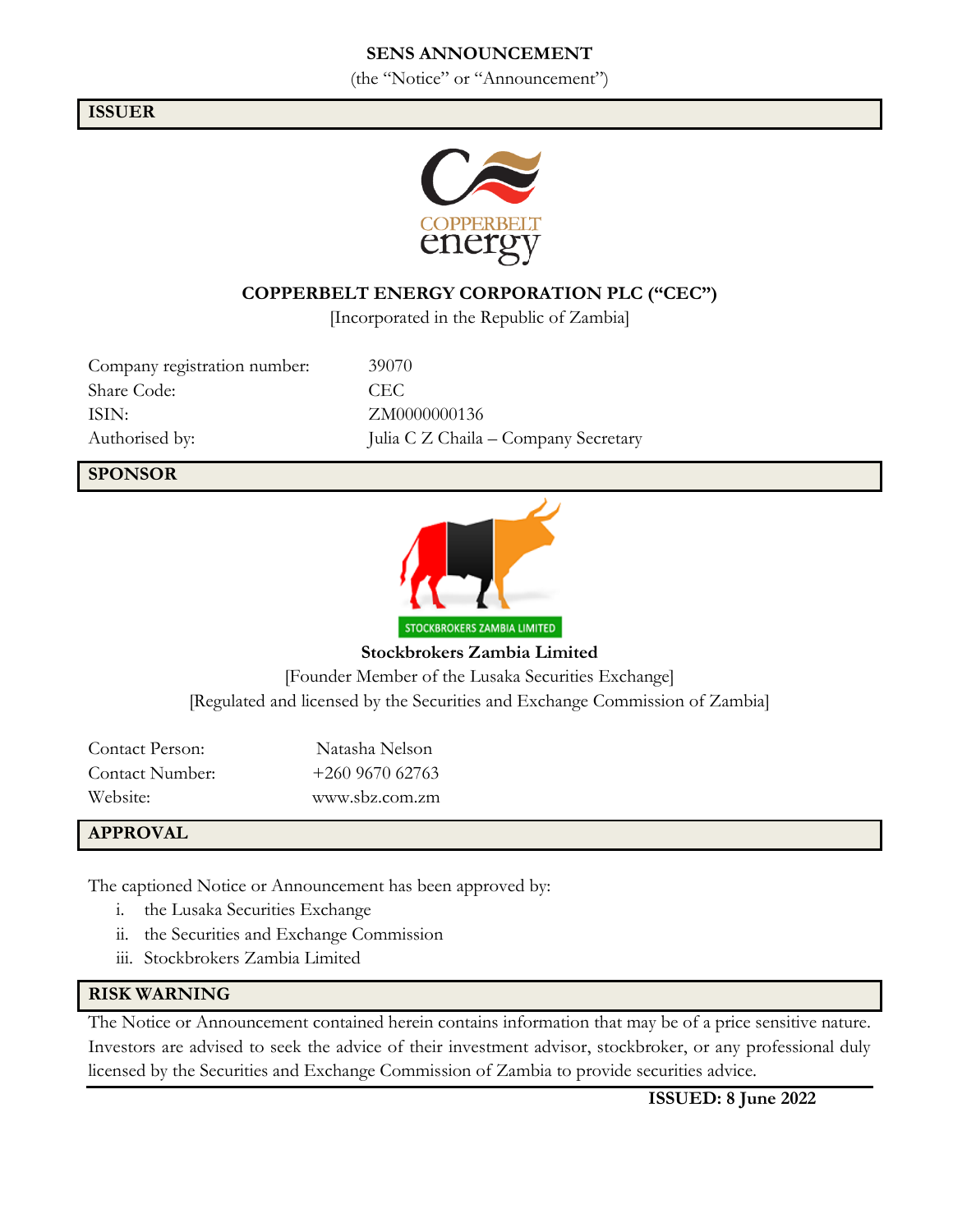

Copperbelt Energy Corporation Plc [Incorporated in the Republic of Zambia] Company registration number: 39070 Share Code: CEC ISIN: ZM0000000136 ["**CEC**" or "the Company"]

# **ERB GRANTS REGULATORY APPROVAL FOR NEW CEC-ZESCO BSA**

In accordance with section 3.4(a) of the Lusaka Securities Exchange Listings Requirements ("LuSE Listings Requirements"), the Board of Directors of the Copperbelt Energy Corporation PLC ("CEC") or ("the Company") wishes to inform the shareholders of the Company, and the market, that the Energy Regulation Board ("ERB") has granted regulatory approval of the new bulk supply agreement ("BSA") to be entered into between CEC and ZESCO Limited ("ZESCO").

Following the initialling of the BSA by CEC and ZESCO on 6 April 2022, an application for regulatory approval was lodged with the ERB in accordance with the relevant provisions of the Electricity Act, 2019. The Board advises that the ERB has granted its approval of the BSA, paving way for CEC and ZESCO to proceed to sign the agreement.

The new BSA is a successor to the previous agreement that expired on 31 March 2020. It anchors the commercial terms for the mutual provision of services between CEC and ZESCO.

**By Order of the Board**

**Julia C Z Chaila Company Secretary**